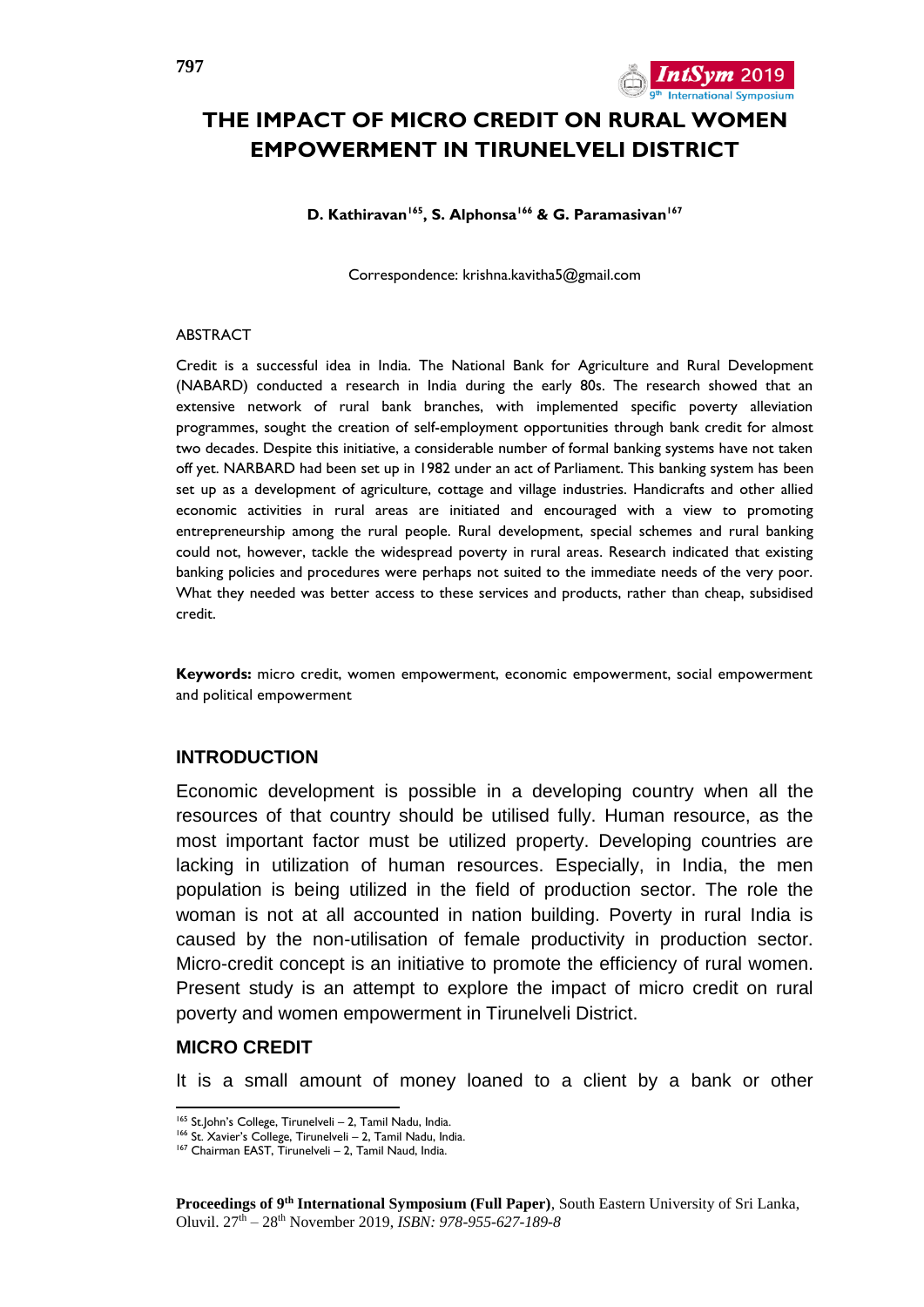

institution.Micro credit can be offered, often without collateral, to an individual or through group lending.

## **ECONOMIC EMPOWERMENT**

Economic empowerment is the capacity of women to participate in, contribute to and benefit from growth processes in ways that recognized the value of their contributions, respect their dignity and make it possible to negotiate a fairer distribution of the benefits of growth.

## **OBJECTIVES OF THE STUDY**

To examine the impact of micro credit in social and economic empowerment of rural beneficiaries.

To assess the impact of micro-credit on psychological empowerment of rural women beneficiaries in the study area.

To identify the impact of the micro credit in the political empowerment of the rural beneficiaries in the study area.

## **METHODOLOGY**

The present study is empirical and hence field survey method and personal interview technique were adopted. Multi-stage stratified random sampling technique has been adopted for the study taking Tirunelveli district as the universe, the block as the stratum, the NGOs as the primary unit and SHG trained women entrepreneurs as the ultimate unit.

## **COLLECTION OF DATA**

This study is based on both primary and secondary data. The primary data were collected from the selected 420 SHG members covering various aspects such as extent of savings, level of income generation, pattern of lending, repayment performance and other details related to socio-economic development using an interview schedule. The secondary data were collected from the books, journals, magazines and from the records of Mahalir Thittam Office, Tirunelveli.

## **STATISTICAL TOOLS**

After the fieldwork, the data were carefully scrutinised and edited in order to ensure accuracy, consistency, and completeness. Most of the analyses were based on the responses presented in the form of frequency tables. The data tabulated were systematically processed and interpreted on the basis of the objectives formulated. Most of the analyses were based on the simple relevant statistical tools such as percentage, averages, and chi-square test

## **IMPACT OF MICRO CREDIT ON ECONOMIC EMPOWERMENT**

Economic empowerment is the capacity of women to participate in, contribute to and benefit from growth processes in ways that recognized the value of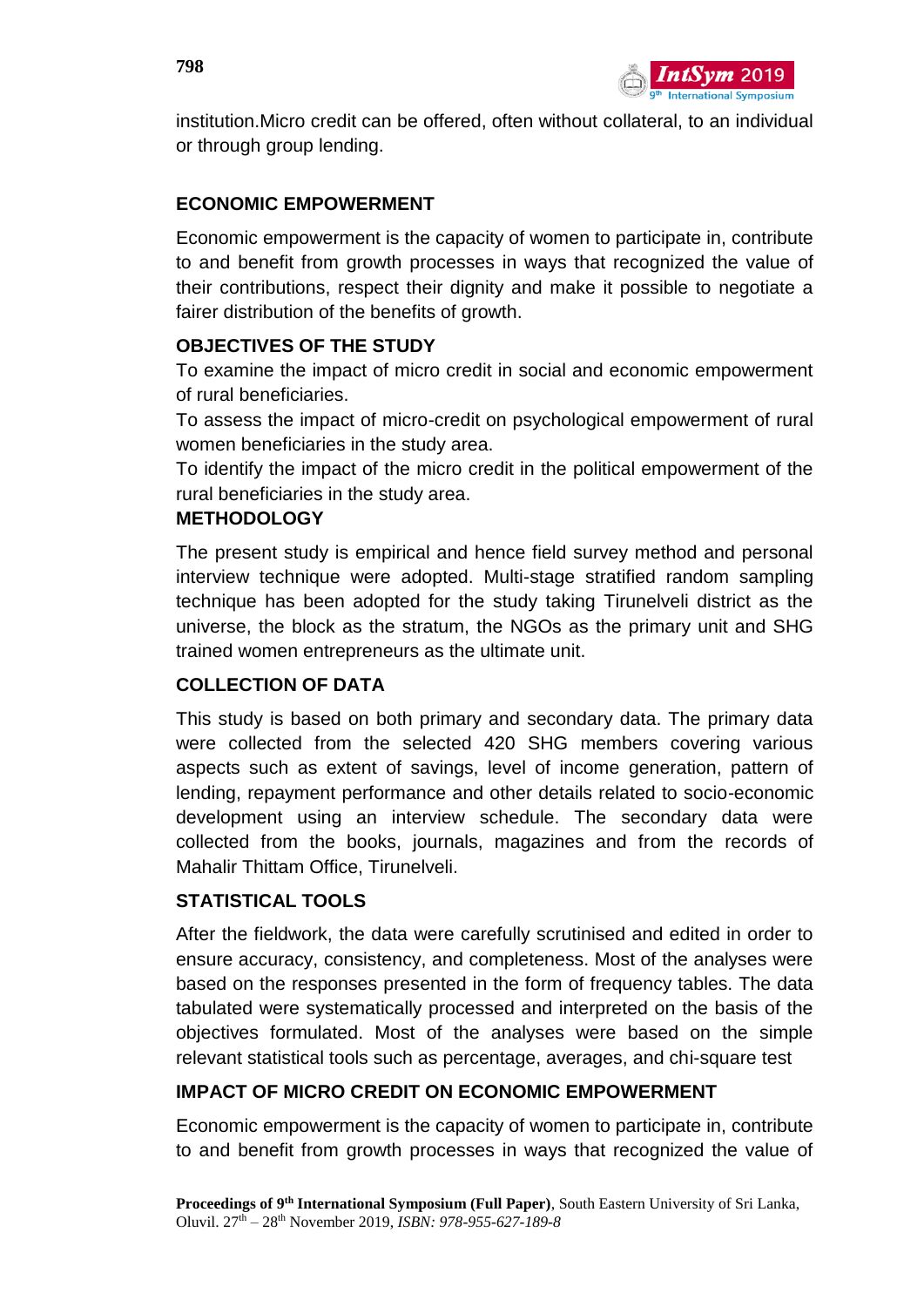

their contributions, respect their dignity and make it possible to negotiate a fairer distribution of the benefits of growth. Table 1 shows the impact of micro credit on economic empowerment of sample respondents.

| SI.<br>No. | <b>Statements</b>                              | S.D.A | D.A | <b>NO</b> | A              | <b>S.A.</b> | Total<br><b>Score</b><br>S |
|------------|------------------------------------------------|-------|-----|-----------|----------------|-------------|----------------------------|
| 1.         | <b>Increases the Capacity</b><br>to Spend More | 50    | 95  | 166       | 65             | 44          | 1218                       |
| 2.         | Increases the Value of<br>Asset                | 50    | 204 | 27        | 96             | 43          | 1138                       |
| 3.         | Increases the Income                           | 49    | 231 | 57        | 40             | 43          | 1057                       |
| 4.         | Increases the Saving                           | 49    | 74  | 228       | 34             | 35          | 1192                       |
| 5.         | <b>Provides Employment</b><br>Opportunity      | 32    | 157 | 169       | $\overline{0}$ | 62          | 1162                       |
|            |                                                |       |     |           |                |             | 5767                       |

|  | Table: 1, Impact on Economic Empowerment |
|--|------------------------------------------|
|  |                                          |

## Source: Primary Data

Note: S.D.A. Strongly Disagree, D.A. - Disagree, N.O. - No Opinion, A - Agree, S.A- Strongly Agree.

It is observed from Table 1 that the perception of members on the statement that the SHGs help to increase the capacity to spend more gets the maximum scores followed by the statement that the SHGs help to increase the savings. The statements that the SHGs help to provide employment opportunities, increase in the value of asset and increase the income occupy the third, fourth and fifth place respectively.

## **Impact of Micro Credit on Social Empowerment**

Women's social empowerment is the capacity of women to take social responsibilities, like protest against eve-teasing, women harassment, dowry, etc., better awareness about health and environment and knowledge about banking operations.

Table 2 gives the impact of micro credit on social empowerment of sample SHG beneficiaries.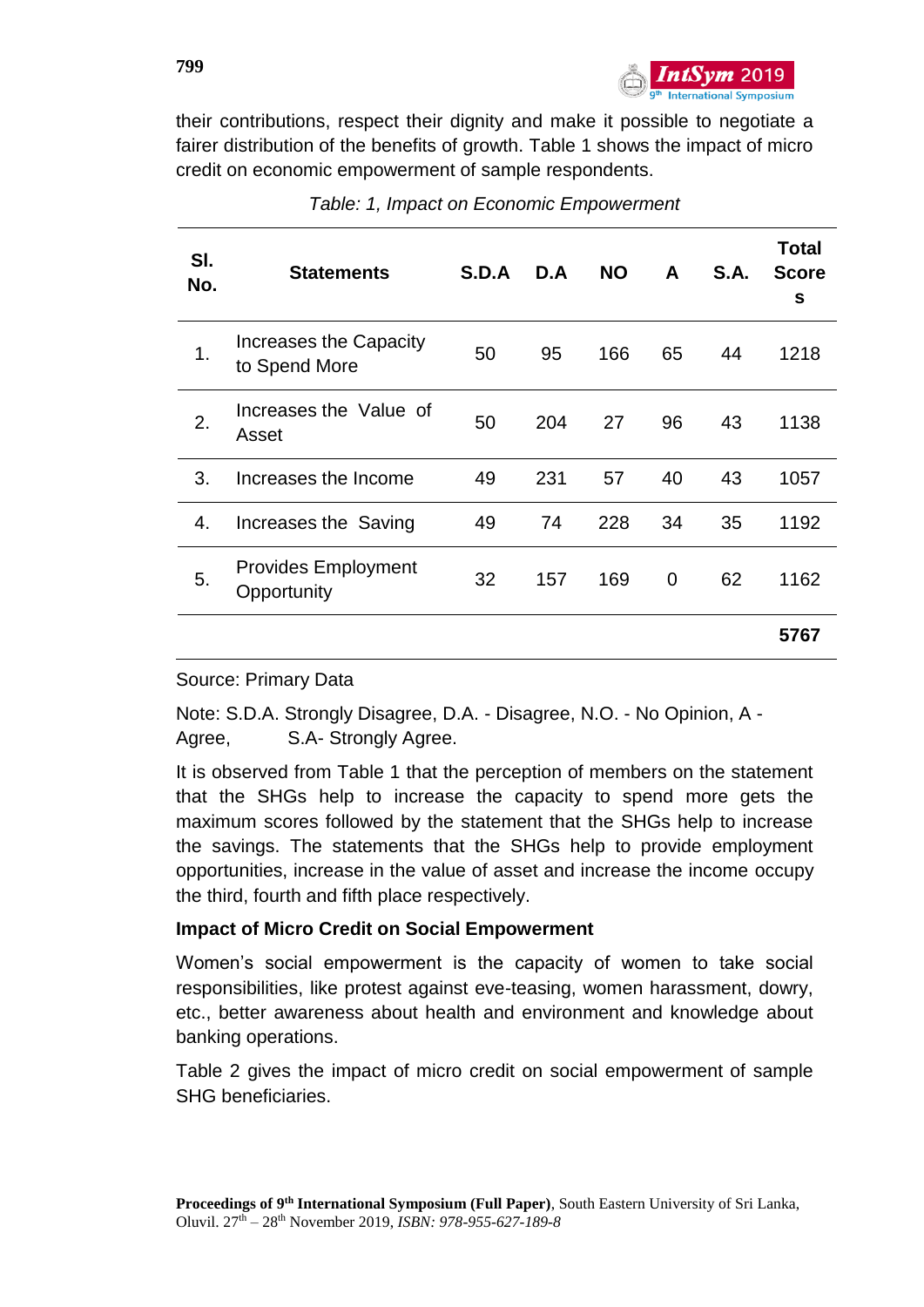

| SI.<br>No. | <b>Impact</b>                                 | S.D.A |          | D.A NO |    | A S.A. | Total |
|------------|-----------------------------------------------|-------|----------|--------|----|--------|-------|
| 1.         | Increases the social status                   | 33    | $\Omega$ | 162 48 |    | 177    | 1595  |
| 2.         | Encourages to fight against<br>social evil    | 35    | 119      | 77     | 64 | 126    | 1388  |
| 3.         | Provided decision making<br>skills            | 46    | 116      | 162 26 |    | 70     | 1220  |
| 4.         | Brings awareness on health                    | 74    | 161      | 67     | 66 | 52     | 1121  |
| 5.         | Provides familiarity in<br>banking activities | 65    | 130      | 97     | 95 | 33     | 1161  |
|            |                                               |       |          |        |    |        | 6485  |

*Table: 2, Impact of Micro Credit on Social Empowerment*

#### Source: Primary Data

Note: S.D.A. Strongly Disagree, D.A. – Disagree, N.O. - No Opinion, A – Agree, S.A- Strongly Agree.

From the above table, it is observed that micro credit in the study area makes good level increases in the social empowerment of the sample self-help group beneficiaries. The impact of micro credit in increasing social status gets the maximum scores (1595) followed by willingness to fight against social evil (1388), increase in decision making (1220) and providing familiarity in banking activities (1161).

#### **Impact of Micro Credit on Psychological empowerment**

Basically women are psychological strong than men. But in the case of facing problems, self-reliance, social movement, organizing meetings and communication, women seek help of men. To become economically and socially an empowered person the women should get psychological empowerment.

The impact of micro credit on the psychological empowerment of sample SHG beneficiaries in the study area is given in the following table 3.

| Table : 3, Impact of Micro Credit on Psychological Empowerment |
|----------------------------------------------------------------|
|                                                                |

| SI.<br><b>Statements</b><br>No. | S.D.A D.A NO A S.A. Scores |  |  | <b>Total</b> |
|---------------------------------|----------------------------|--|--|--------------|
|---------------------------------|----------------------------|--|--|--------------|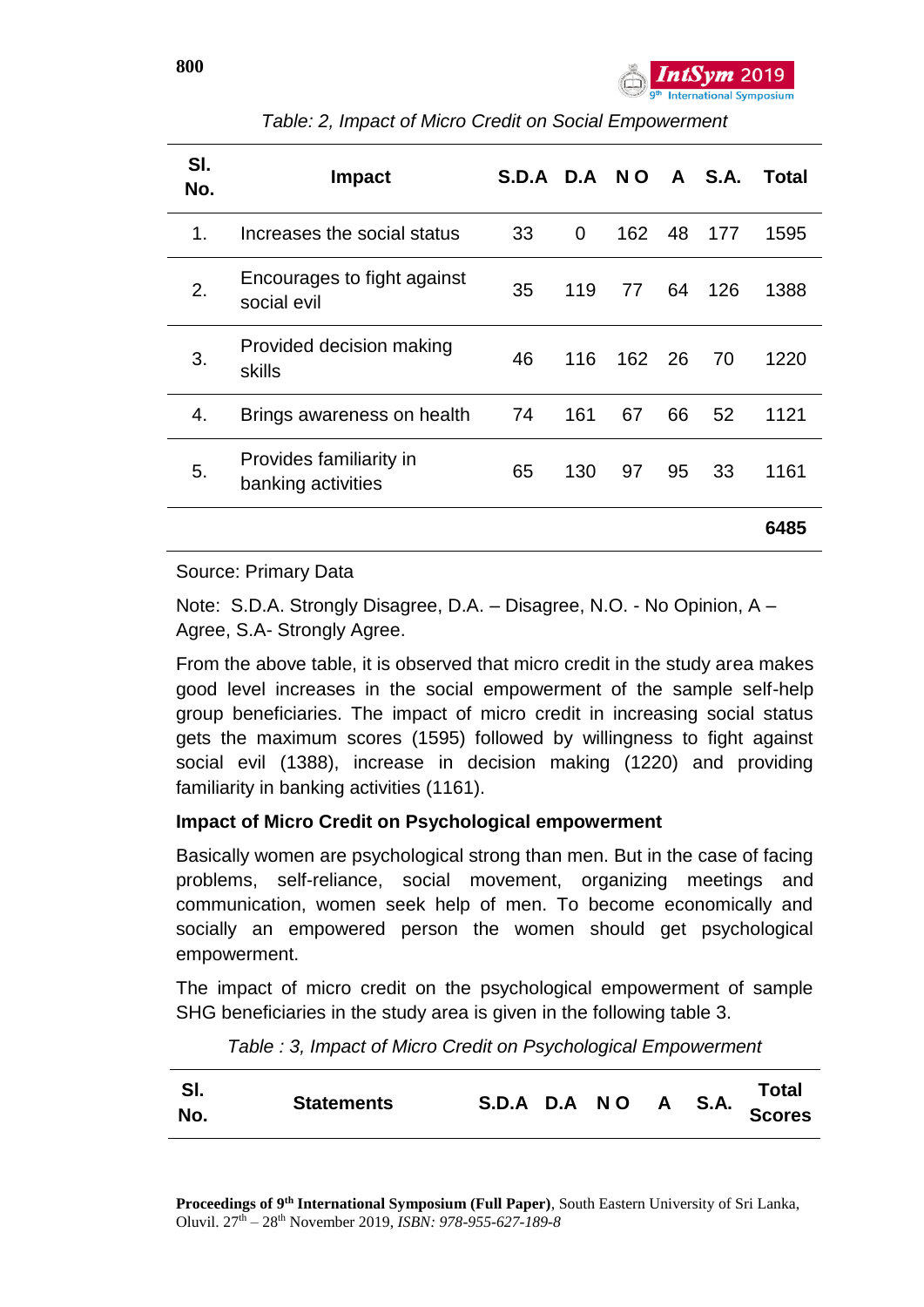

#### Source: Primary Data

Note: S.D.A. Strongly Disagree, D.A. – Disagree, N.O. - No Opinion, A Agree, **A- Strongly Agree.** 

Table 3 shows that micro credit in the study area plays a very important role in increasing communication skills (1292 total scores) among the sample self-help group beneficiaries of the study area. Impact on facing problems comes second with 1210 total scores which is followed by organizing meetings.

## **IMPACT OF MICRO CREDIT ON POLITICAL EMPOWERMENT**

Political empowerment supports creating policies that would best support gender equality and agency for women in both the public and private spheres. The impact of micro credit on political empowerment of sample respondents of SHGs is given in table 4.

| SI.<br>No. | <b>Statements</b>                | S.D.A | D.A | N <sub>O</sub> | A  | S.A.           | <b>Total</b><br><b>Scores</b> |
|------------|----------------------------------|-------|-----|----------------|----|----------------|-------------------------------|
| 1.         | <b>Policy Making</b>             | 75    | 116 | 111            | 12 | 106            | 1219                          |
| 2.         | <b>Participation in Election</b> | 41    | 278 | 85             | 16 | $\overline{0}$ | 916                           |
| 3.         | Awareness on Rights              | 81    | 192 | 9              | 33 | 105            | 1148                          |
| 4.         | Leadership                       | 157   | 80  | 52             | 25 | 106            | 1104                          |
| 5.         | Control                          | 175   | 99  | 35             | 40 | 71             | 992                           |
|            |                                  |       |     |                |    |                | 5379                          |

*Table : 4, Impact of Micro Credit on Political Empowerment*

Source: Primary Data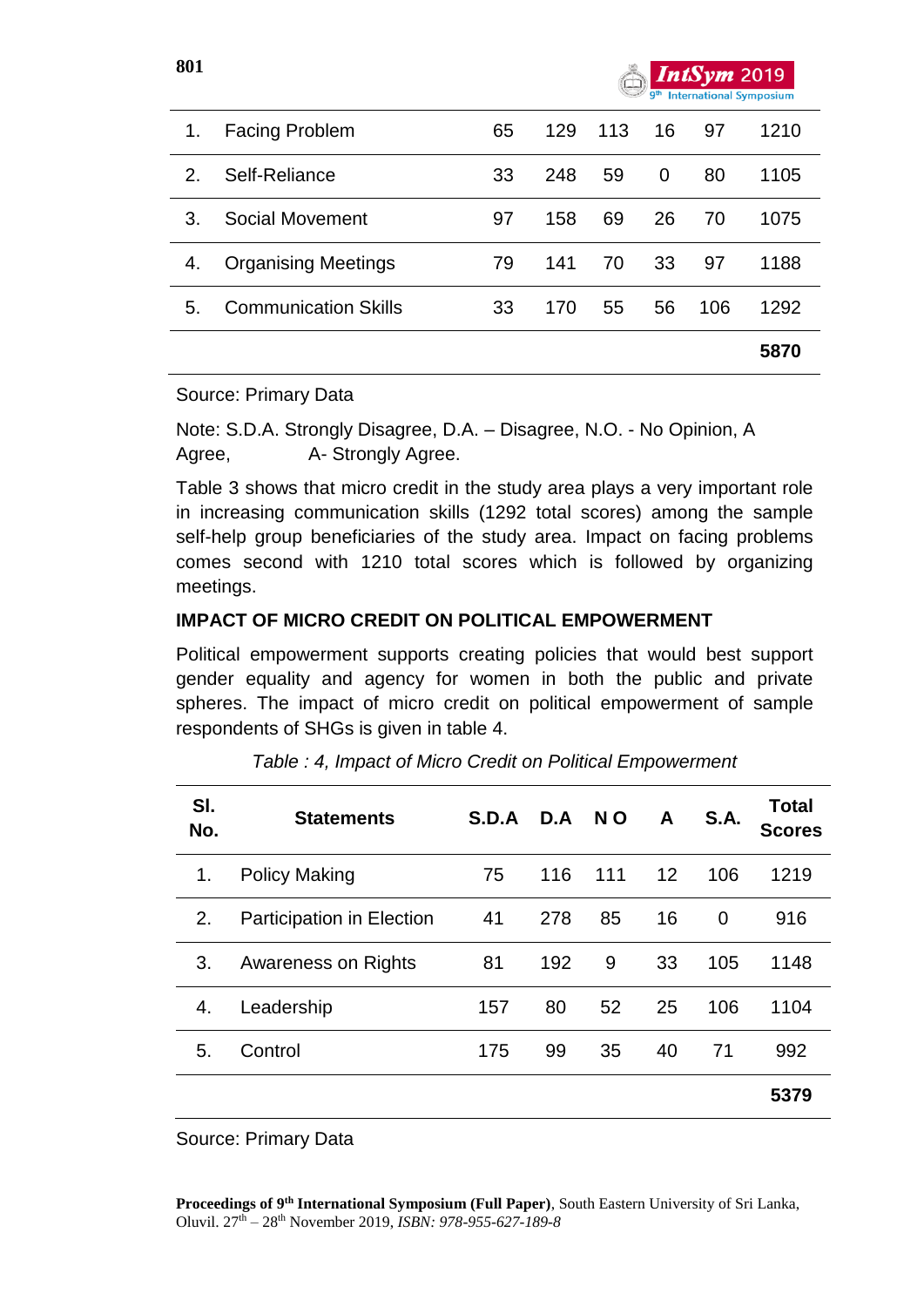

Note: S.D.A. Strongly Disagree, D.A. – Disagree, N.O. - No Opinion, A – Agree, S.A- Strongly Agree.

From table 4 it is inferred that micro credit in the study area develops the political empowerment of the sample self-help group beneficiary. Micro credit leads the sample respondents to develop themselves in policy making (1219 total scores). Next to it, micro credit increases the awareness of the sample respondents in all women right (1148 total scores). it improves the leadership skills also (1104 total scores).

## **IMPACT OF MICRO CREDIT**

To find the significance of micro credit on economic, social, psychological and political empowerment the researcher used the statistical tools average, standard deviation and co-efficient of variation. The overall impact of micro credit on socio, economic, psychological and political empowerment of sample SHG beneficiaries in the following table 5.

| SI.<br>No. | <b>Variables</b> | <b>Mean</b> | <b>SD</b> | <b>Co-efficient</b><br>of Variation |
|------------|------------------|-------------|-----------|-------------------------------------|
| 1.         | Economic         | 13.74       | 3.62      | 26.34                               |
| 2.         | Social           | 15.44       | 3.22      | 20.85                               |
| 3.         | Psychological    | 13.97       | 5.35      | 38.39                               |
| 4.         | Political        | 12.79       | 4.53      | 35.41                               |
| 5.         | Overall          | 55.94       | 16.72     | 120.99                              |

Source: Primary Data

Table 5 shows that micro credit in the study area develops the social empowerment among the sample self-help group beneficiaries in a larger level

 $(M = 15.94, SD = 3.22$  and CV 20.85) followed by psychological empowerment, economic empowerment and political empowerment.

## **Conclusion**

Micro credit the birth child of Mr. Mohamed Unis of Bangaladesh is doing wonder in India also. The study area, Tiruenlveli district is one of the industrially backward district of India. Rural poverty, rural illiteracy and neglected women are some real characteristics of Tirunelveli district. Both